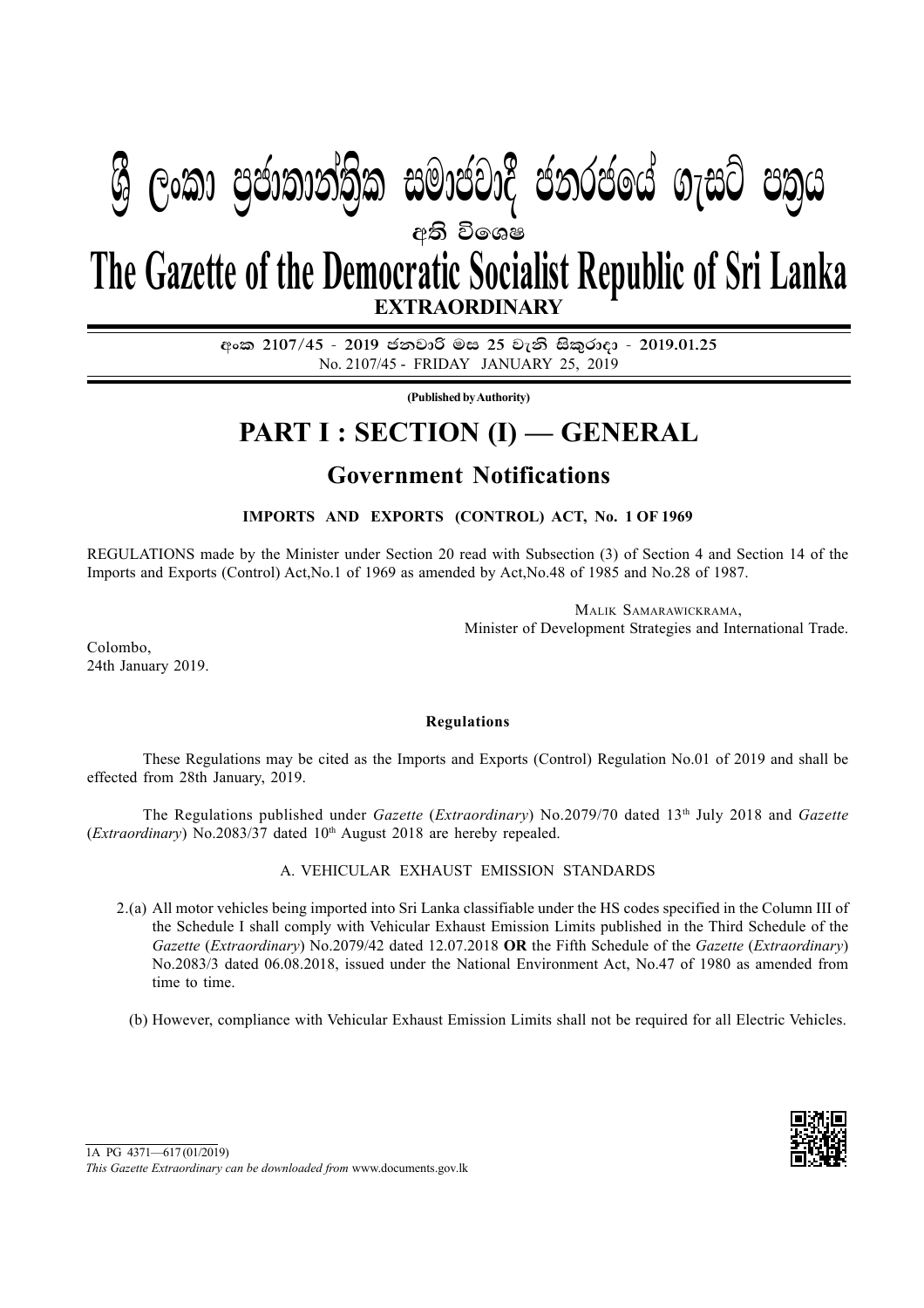#### $I$  කොටස : (I) ඡෙදය - ශීූ ලංකා පුජාතාන්තිුක සමාජවාදී ජනරජයේ අති විශෙෂ ගැසට් පතුය - 2019.01.25 PART I: SEC. (I) - GAZETTE EXTRAORDINARY OF THE DEMOCRATIC SOCIALIST REPUBLIC OF SRI LANKA - 25.01.2019 2A

|                | П                       | Ш                                                                                                                                                                                                                                                                                                                                                  |
|----------------|-------------------------|----------------------------------------------------------------------------------------------------------------------------------------------------------------------------------------------------------------------------------------------------------------------------------------------------------------------------------------------------|
| No.            | HS Heading              | HS Codes Subject to Emission Standards                                                                                                                                                                                                                                                                                                             |
| 0 <sub>1</sub> | 87.01                   | 8701.20.10, 8701.20.20                                                                                                                                                                                                                                                                                                                             |
| 02             | 87.03                   | HS Codes classified under HS Heading 87.03 except following HS<br>Codes<br>8703.10.19, 8703.10.29, 8703.21.62, 8703.40.21, 8703.40.22,<br>8703.50.21, 8703.50.22, 8703.60.21, 8703.60.22, 8703.70.21,<br>8703.70.22, 8703.21.64, 8703.21.73, 8703. 40.25, 8703.40.26,<br>8703.50.25, 8703.50.26, 8703.60.25, 8703.60.26, 8703.70.25,<br>8703.70.26 |
| 0 <sup>3</sup> | 87.02.87.04.87.05.87.11 | HS Codes classified under HS Headings 87.02,87.04,87.05,87.11                                                                                                                                                                                                                                                                                      |

SCHEDULE I: VEHICULAR EXHAUST EMISSION STANDARDS

### B. SAFETY MEASURES / STANDARDS

- 3.(a) All motor vehicles being imported into Sri Lanka classifiable under the HS codes specified in the Column IV of the Schedule II shall comply with Safety Measures/ Standards specified in the Column III of the Schedule II.
- ( b) ABS Technology shall not be applicable for passenger vehicles classifiable under the HS codes specified in 2 (ii) of Column IV of the Schedule II which are imported based on the Letters of Credit (LCs) established on or before 30<sup>th</sup> June 2020 and cleared from Sri Lanka Customs on or before 31<sup>st</sup> December 2020

However, any vehicles under the same classification imported based on the Letters of Credit (LCs) established on or before 30<sup>th</sup> June 2020 and cleared from Sri Lanka Customs after 31<sup>st</sup> December 2020 or imported based on Letters of Credit (LCs) established after 30<sup>th</sup> June 2020 shall comply with both ABS and Seat Belts.

(c) ABS Technology shall not be applicable for cargo vehicles classifiable under the HS codes specified in 3 (iii) of Column IV of the Schedule II which are imported based on the Letters of Credit (LCs) established on or before 01<sup>st</sup> September 2019 and cleared from Sri Lanka Customs on or before 31<sup>st</sup> December 2019.

However, any vehicles under the same classification imported based on the Letters of Credit (LCs) established on or before 01<sup>st</sup> September 2019 and cleared from Sri Lanka Customs after 31<sup>st</sup> December 2019 or imported based on Letters of Credit (LCs) established after 01<sup>st</sup> September 2019 shall comply with both ABS and Seat Belts.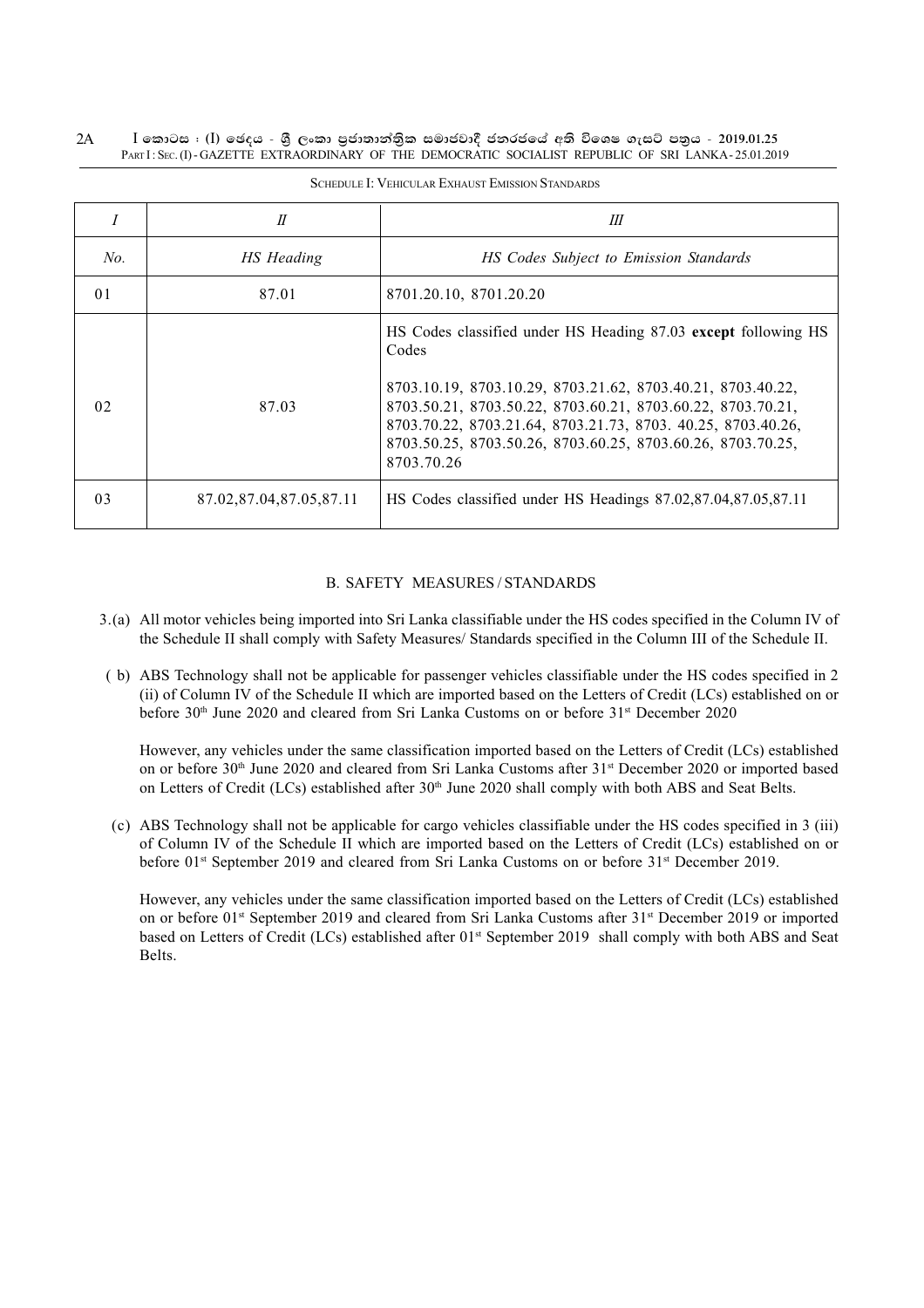$I$  කොටස : (I) ඡෙදය - ශුී ලංකා පුජාතාන්තුික සමාජවාදී ජනරජයේ අති විශෙෂ ගැසට් පතුය - 2019.01.25<br>PART I : SEC. (I)-GAZETTE EXTRAORDINARY OF THE DEMOCRATIC SOCIALIST REPUBLIC OF SRI LANKA-25.01.2019

| $\boldsymbol{I}$ | $I\!I$            | Ш                           |                      |               | $I\!V$                                                                                                                                                                                                                                                                                                                                                                                                                                                                                                                                                                                                                                                                                                                                                                                                                                                                                                                                                                                                                                                                                                  |
|------------------|-------------------|-----------------------------|----------------------|---------------|---------------------------------------------------------------------------------------------------------------------------------------------------------------------------------------------------------------------------------------------------------------------------------------------------------------------------------------------------------------------------------------------------------------------------------------------------------------------------------------------------------------------------------------------------------------------------------------------------------------------------------------------------------------------------------------------------------------------------------------------------------------------------------------------------------------------------------------------------------------------------------------------------------------------------------------------------------------------------------------------------------------------------------------------------------------------------------------------------------|
| $No$ .           | <b>HS</b> Heading | Safety Measure/<br>Standard |                      |               | HS Codes Subject to Safety Measures / Standards                                                                                                                                                                                                                                                                                                                                                                                                                                                                                                                                                                                                                                                                                                                                                                                                                                                                                                                                                                                                                                                         |
|                  |                   | Air<br><b>Bags</b>          | Seat<br><b>Belts</b> | ABS           |                                                                                                                                                                                                                                                                                                                                                                                                                                                                                                                                                                                                                                                                                                                                                                                                                                                                                                                                                                                                                                                                                                         |
| 01               | 87.02             | $\mathcal{C}$               | $\mathcal{C}$        | $\mathcal{C}$ | 8702.10.12, 8702.10.13, 8702.10.19, 8702.10.21, 8702.10.29,<br>8702.10.32, 8702.10.33, 8702.10.39, 8702.10.41, 8702.10.49<br>8702.20.11, 8702.20.12, 8702.20.19, 8702.20.21, 8702.20.29,<br>8702.20.31, 8702.20.32, 8702.20.39, 8702.20.41, 8702.20.49<br>8702.30.11, 8702.30.12, 8702.30.19, 8702.30.21, 8702.30.29,<br>8702.30.31, 8702.30.32, 8702.30.39, 8702.30.41, 8702.30.49<br>8702.40.11, 8702.40.12, 8702.40.19, 8702.40.21, 8702.40.29,<br>8702.40.31, 8702.40.32, 8702.40.39, 8702.40.41, 8702.40.49<br>8702.90.12, 8702.90.13, 8702.90.19, 8702.90.21, 8702.90.29,<br>8702.90.32, 8702.90.33, 8702.90.39, 8702.90.41, 8702.90.49                                                                                                                                                                                                                                                                                                                                                                                                                                                           |
| 02(i)            | 87.03             | $\mathbf C$                 | $\mathcal{C}$        | $\mathcal{C}$ | HS Codes classified under HS Heading 87.03 except HS Codes<br>in 2(ii) of Column IV and following HS Codes;<br>8703.10.11,8703.10.19, 8703.10.21,8703.10.29<br>8703.21.30, 8703.21.40, 8703.21.51, 8703.21.52, 8703.21.53,<br>8703.21.54, 8703.21.55, 8703.21.62, 8703.21.64, 8703.21.73<br>8703.22.30, 8703.22.40, 8703.23.30, 8703.23.40, 8703.24.30,<br>8703.24.40 8703.31.30, 8703.31.40, 8703.31.50, 8703.31.60,<br>8703.32.30, 8703.32.40 8703.33.30, 8703.33.40<br>8703.40.13, 8703.40.14, 8703.40.15, 8703.40.16, 8703.40.21,<br>8703.40.22, 8703.40.25, 8703.40.26, 8703.40.33, 8703.40.34,<br>8703.40.43, 8703.40.44, 8703.40.63, 8703.40.64, 8703.40.83,<br>8703.40.84<br>8703.50.13, 8703.50.14, 8703.50.15, 8703.50.16, 8703.50.21,<br>8703.50.22, 8703.50.25, 8703.50.26, 8703.50.33, 8703.50.34,<br>8703.50.43, 8703.50.44, 8703.50.63, 8703.50.64, 8703.50.83,<br>8703.50.84<br>8703.60.13, 8703.60.14, 8703.60.15, 8703.60.16, 8703.60.21,<br>8703.60.22, 8703.60.25, 8703.60.26, 8703.60.33, 8703.60.34,<br>8703.60.43, 8703.60.44, 8703.60.63, 8703.60.64, 8703.60.83,<br>8703.60.84 |

SCHEDULE II: SAFETY MEASURES / STANDARDS

 $3A$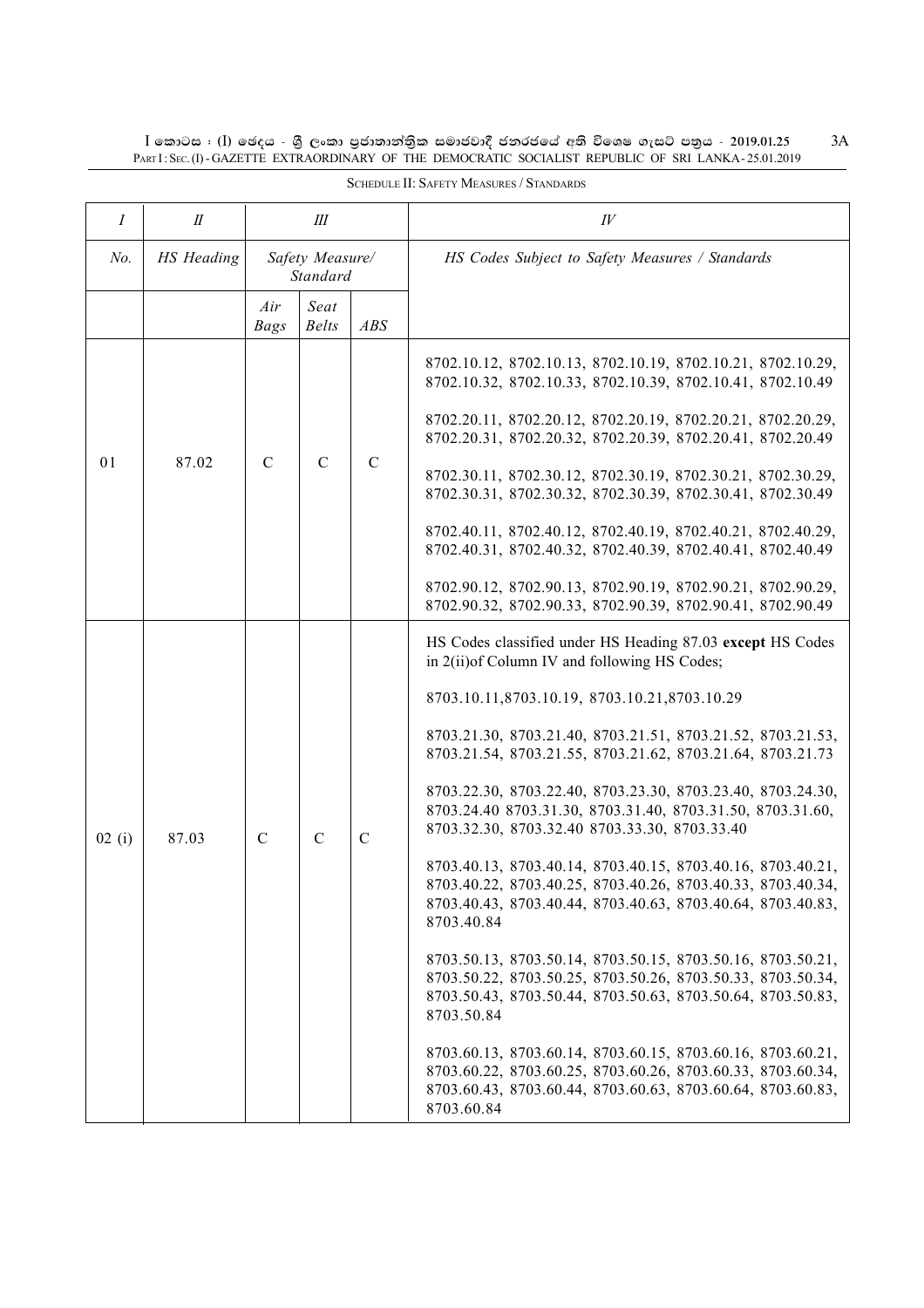#### $4A$  $I$  කොටස : (I) ඡෙදය - ශුී ලංකා පුජාතාන්තුික සමාජවාදී ජනරජයේ අති විශෙෂ ගැසට් පතුය - 2019.01.25 PARTI: SEC. (I) - GAZETTE EXTRAORDINARY OF THE DEMOCRATIC SOCIALIST REPUBLIC OF SRI LANKA - 25.01.2019

| $\overline{I}$      | $I\!I$     | Ш                           |                      |               | $I\!V$                                                                                                                                                                                                                                                                                                        |
|---------------------|------------|-----------------------------|----------------------|---------------|---------------------------------------------------------------------------------------------------------------------------------------------------------------------------------------------------------------------------------------------------------------------------------------------------------------|
| No.                 | HS Heading | Safety Measure/<br>Standard |                      |               | HS Codes Subject to Safety Measures / Standards                                                                                                                                                                                                                                                               |
|                     |            | Air<br><b>Bags</b>          | Seat<br><b>Belts</b> | ABS           |                                                                                                                                                                                                                                                                                                               |
|                     |            |                             |                      |               | 8703.70.13, 8703.70.14, 8703.70.15, 8703.70.16,<br>8703.70.21, 8703.70.22, 8703.70.25, 8703.70.26,<br>8703.70.33, 8703.70.34, 8703.70.43, 8703.70.44,<br>8703.70.63, 8703.70.64, 8703.70.83, 8703.70.84<br>8703.80.11, 8703.80.12                                                                             |
| $ 02 \rangle$ (ii)  |            |                             | $\mathsf{C}$         | $\star$       | 8703.21.63, 8703.21.72, 8703.40.23, 8703.40.24, 8703.50.23,<br>8703.50.24, 8703.60.23, 8703.60.24, 8703.70.23, 8703.70.24,<br>8703.80 (Electric Quadricycle)<br>*Refer the regulation 3(b) for the ABS requirement                                                                                            |
| 03(i)               |            | $\mathcal{C}$               | $\mathcal{C}$        | $\mathcal{C}$ | 8704.21.71, 8704.21.72, 8704.21.91, 8704.21.92, 8704.21.93,<br>8704.21.99 8704.31.71, 8704.31.72, 8704.31.91, 8704.31.92,<br>8704.31.93, 8704.31.99                                                                                                                                                           |
| $ 03 \rangle$ (ii)  | 87.04      |                             | $\mathcal{C}$        | $\mathcal{C}$ | HS Codes classified under HS Heading 87.04 except HS Codes<br>in $3(i)$ , $3(iii)$ of Column IV and following HS Codes;<br>8704.21.21, 8704.21.22, 8704.31.21, 8704.31.22,<br>8704.31.23,8704.90.10,8704.90.20                                                                                                |
| $ 03 \rangle$ (iii) |            |                             | $\mathcal{C}$        | $\ast$        | 8704.21.41, 8704.21.42, 8704.21.43, 8704.21.44, 8704.21.61,<br>8704.21.62, 8704.21.63, 8704.21.64, 8704.21.65, 8704.21.66,<br>8704.21.67, 8704.21.68,<br>8704.31.41, 8704.31.42, 8704.31.43, 8704.31.44, 8704.31.61,<br>8704.31.62, 8704.31.63, 8704.31.64, 8704.31.65, 8704.31.66,<br>8704.31.67, 8704.31.68 |
|                     |            |                             |                      |               | *Refer the regulation $3(c)$ for the ABS requirement                                                                                                                                                                                                                                                          |
| 04                  | 87.05      |                             | $\mathcal{C}$        | $\mathcal{C}$ | HS Codes classified under HS Heading 87.05                                                                                                                                                                                                                                                                    |

SCHEDULE II: SAFETY MEASURES / STANDARDS (Contd.)

(C - Comply with Safety Measures / Standards)

4. For the purpose of these Regulations

(a) Importation of brand new motor vehicles, classifiable under the HS Chapter 87 shall carry a manufacturer's certificate issued by the manufacturer of such motor vehicles to the effect that the motor vehicles comply with the Vehicular Exhaust Emissions Standards and Safety Measures / Standards referred to above.